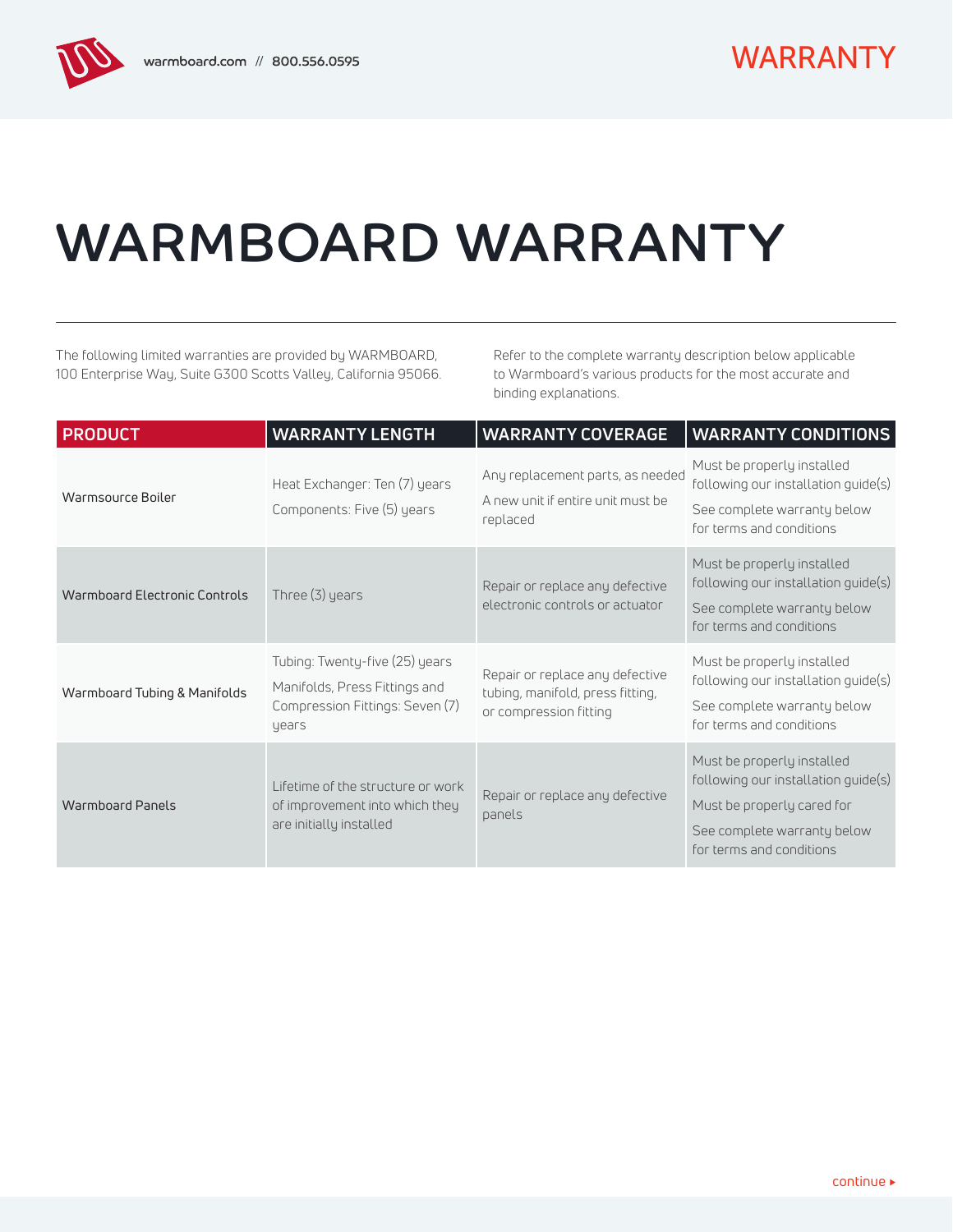## WARRANTY

## Warmsource Boiler Limited Warranty

WARMBOARD warrants the boiler and its components to be free from defects in material and workmanship according to the following terms, conditions, and time periods. UNLESS OTHERWISE NOTED THESE WARRANTIES COMMENCE ON THE DATE OF DELIVERY OF THE BOILER TO THE JOB SITE.

### COVERAGE

- **A** During the seven years of the warranty term applicable to the heat exchanger, WARMBOARD warrants that it will repair or replace, at its option, a defective or malfunctioning heat exchanger. During the five (5) years of the warranty term applicable to components, WARMBOARD warrants that it will repair or replace, at its option, any defective or malfunctioning component of the boiler with a component of equivalent size and current model. Replacement components will be warranted for the remainder of the original five (5) year term or ninety (90) days, whichever is longer.
- **B** Should a defect or malfunction result in a leakage of water from the boiler within the above-stated warranty periods due to defective material or workmanship, malfunction, or failure to comply with the above warranty, with such defect or malfunction having been verified by an authorized WARMBOARD representative, WARMBOARD will replace the defective or malfunctioning boiler with a replacement of the nearest comparable model available at the time of replacement. The replacement boiler will be warranted for the unexpired portion of the applicable warranty period of the original boiler.
- **C** If government regulations, industry certification, or similar standards require the replacement boiler or component(s) to have features not found in the defective boiler or component(s), the Owner will be charged the difference in price represented by those required features. If the Owner pays the price difference for those required features and/or chooses to upgrade the size and/or other features available on a new replacement boiler or component(s), the Owner will also receive a complete new limited warranty for that replacement boiler or component(s).
- **D** It is expressly agreed between WARMBOARD and the Owner that repair, replacement, or refund are the exclusive remedies of the Owner. WARMBOARD shall not be liable or responsible for any damages caused by the defective or malfunctioning boiler other than its repair, replacement, or refund obligations pursuant to this warranty.

During the claims process a product that must be replaced will be given a designation of either a) field scrap, or b) return to WARMBOARD. If the product must be returned to WARMBOARD, the returned product must arrive at WARMBOARD within thirty (30) days of the date of our request to return the product. After receipt of the returned product, WARMBOARD may require as many as thirty (30) additional days for product testing. NOTE: Any components or heaters returned to WARMBOARD for warranty analysis will become the property of WARMBOARD and will not be returned, even if credit is denied.

If you have questions about the coverage of this warranty, please contact WARMBOARD.

### OWNER RESPONSIBILITIES

- **1** The Owner must hire a licensed professional installer/service technician that installs a relief valve bearing the listing marks of the American Society of Mechanical Engineers (ASME) installed with the boiler assembly in accordance with federal, state, and local codes.
- **2** Owner must maintain the boiler in accordance with the maintenance procedure listed in the manufacturer's (Heat Transfer Products) provided instructions. Preventive maintenance can help avoid any unnecessary breakdown of the boiler and keep it running at optimum efficiency.
- **3** Maintain all related system components in good operating condition.
- **4** Use the boiler at water pressures not exceeding the working pressure shown on the rating plate.
- **5** Make provisions so if the boiler or any component or connection thereto should leak, the resulting flow of water will not cause damage to the area in which it is installed.

### WARRANTY EXCLUSIONS

This limited warranty will not cover:

- **1** Any boiler not installed by a qualified heating installer/service technician, or installations that do not conform to ANSI, CSA, and/or UL standards, as well as any applicable national or local building codes.
- **2** Service trips to teach the Owner how to install, use, maintain, or to bring the boiler installation into compliance with local building codes and regulations.
- **3** The workmanship of any installer. WARMBOARD disclaims and does not assume any liability of any nature caused by improper installation, repair, or maintenance.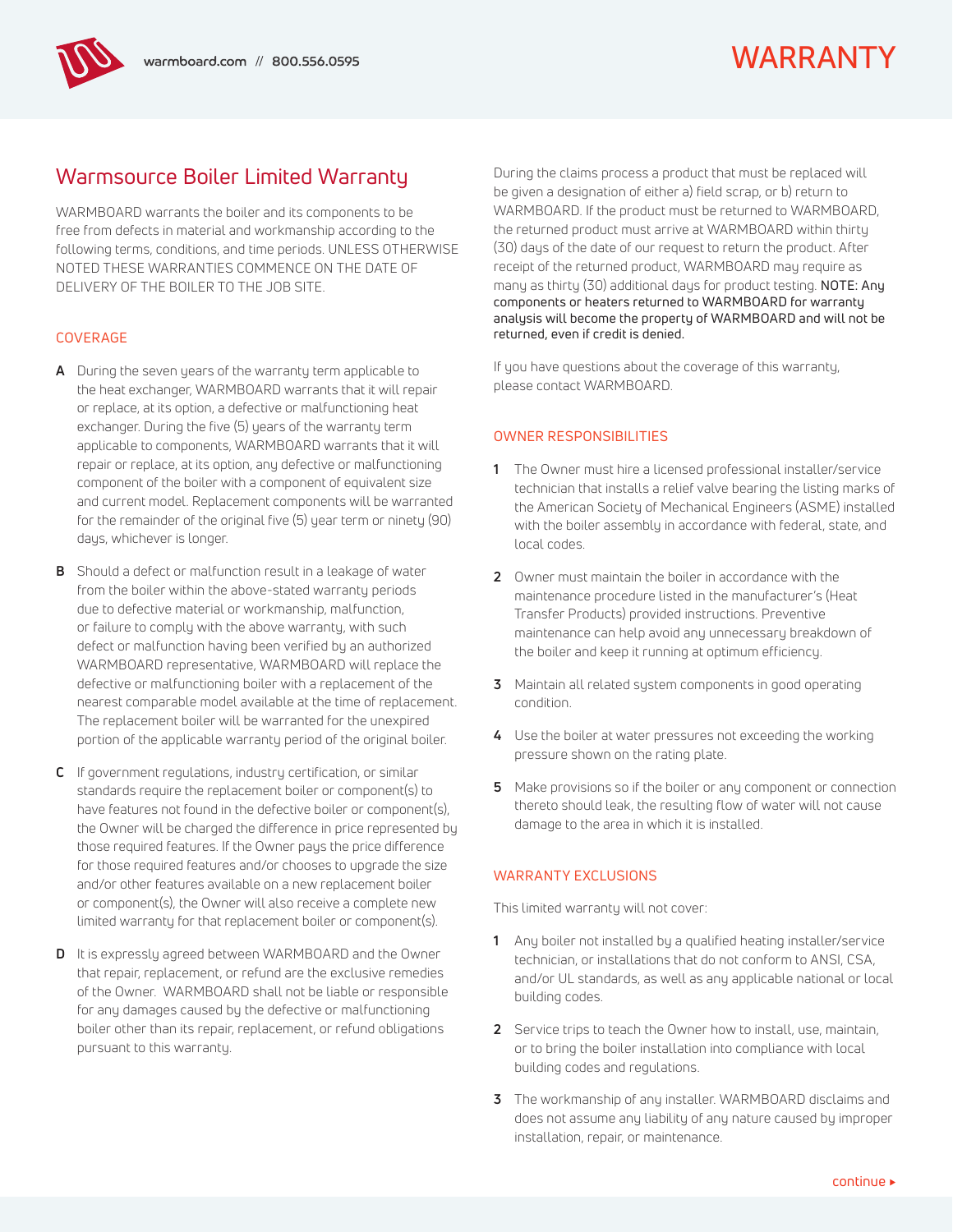- **4** Electricity or fuel costs, or increased or unrealized savings for any reason whatsoever.
- **5** Any water damage arising, directly or indirectly, from any defect in the boiler or component part(s) or from its use.
- **6** Any incidental, consequential, special, or contingent damages or expenses arising, directly or indirectly, from any defect in the boiler or the use of the boiler.
- **7** Failure to locate the boiler in an area where leakage of the boiler or water line connections and the relief valve will not result in damage to the area adjacent to the boiler or lower floors of the structure, as well as failure to install the boiler with properly designed containment measures.
- **8** Boilers repaired or altered without the prior written approval of WARMBOARD.
- **9** Damages, malfunctions, or failures resulting from improper installation, or failure to install the boiler in accordance with applicable building codes/ordinances or good plumbing and electrical trade practices; or failure to operate and maintain the boiler in accordance with the manufacturer's provided instructions.
- **10** Damages, malfunctions, or failures resulting from failure to operate the boiler at pressures not exceeding the working pressure shown on the rating label.
- **11** Failure or performance problems caused by improper sizing of the piping, or the gas supply line, the venting connection, combustion air openings, electric service voltage, wiring or fusing.
- **12** Damages, malfunctions, or failures caused by improper conversion from natural gas to LP gas or LP gas to natural gas.
- **13** Damages, malfunctions, or failures caused by operating the boiler with modified, altered, or unapproved components, or any component / attachment not supplied by WARMBOARD.
- **14** Damages, malfunctions, or failures caused by abuse, accident, fire, flood, freeze, lightning, electrochemical reaction, acts of God and the like.
- **15** Failures (including leaks) caused by operating the boiler in a corrosive or contaminated atmosphere.
- **16** Damages, malfunctions, or failures caused by operating an empty or partially empty boiler ("dry firing"), or failures caused by operating the boiler when it is not supplied with water, free to circulate at all times.
- **17** Any damage or failure resulting from improper water chemistry. See following page for water chemistry requirements.

| <b>CONTAMINANT</b>                                                     | <b>LEVEL</b>                  |  |
|------------------------------------------------------------------------|-------------------------------|--|
| Total Hardness (140oF and<br>above water temperature) [PEX<br>MAX 1401 | 120 mg/l<br>(7 grains/gallon) |  |
| Aluminum                                                               | 0.05 to 0.2 mg/l              |  |
| Chloride                                                               | 100 mg/l                      |  |
| Color                                                                  | 15 color units                |  |
| Copper                                                                 | $1.0$ mg/l                    |  |
| Corrosivity                                                            | Non-corrosive                 |  |
| Fluoride                                                               | $2.0$ mg/l                    |  |
| Foaming Agents                                                         | $0.5$ mg/l                    |  |
| Iron                                                                   | $0.3$ mg/l                    |  |
| Manganese                                                              | $0.05$ mg/l                   |  |
| Odor                                                                   | 3 threshold odor number       |  |
| рH                                                                     | $6.5 - 8.5$                   |  |
| Silver                                                                 | $0.1$ mg/l                    |  |
| Sulfate                                                                | 250 mg/l                      |  |
| <b>Total Dissolved Solids (TDS)</b>                                    | 500 mg/l                      |  |
| Zinc                                                                   | $5$ mg/l                      |  |
| Dissolved Carbon Dioxide (CO2)                                         | 15 mg/l or ppm                |  |

- **18** Any damages, malfunctions, or failures resulting from the use of dielectric unions.
- **19** Boilers replaced for cosmetic reasons.
- **20** Components of the boiler that are not defective but must be replaced during the warranty period as a result of reasonable wear and tear.
- **21** Damages, malfunctions, or failures resulting from the use of any attachment(s) not supplied by WARMBOARD.
- **22** Boilers installed outside the fifty states (and the District of Columbia) of the United States of America and Canada.
- **23** Boilers moved from the original installation location.
- **24** Boilers that have had their rating labels removed.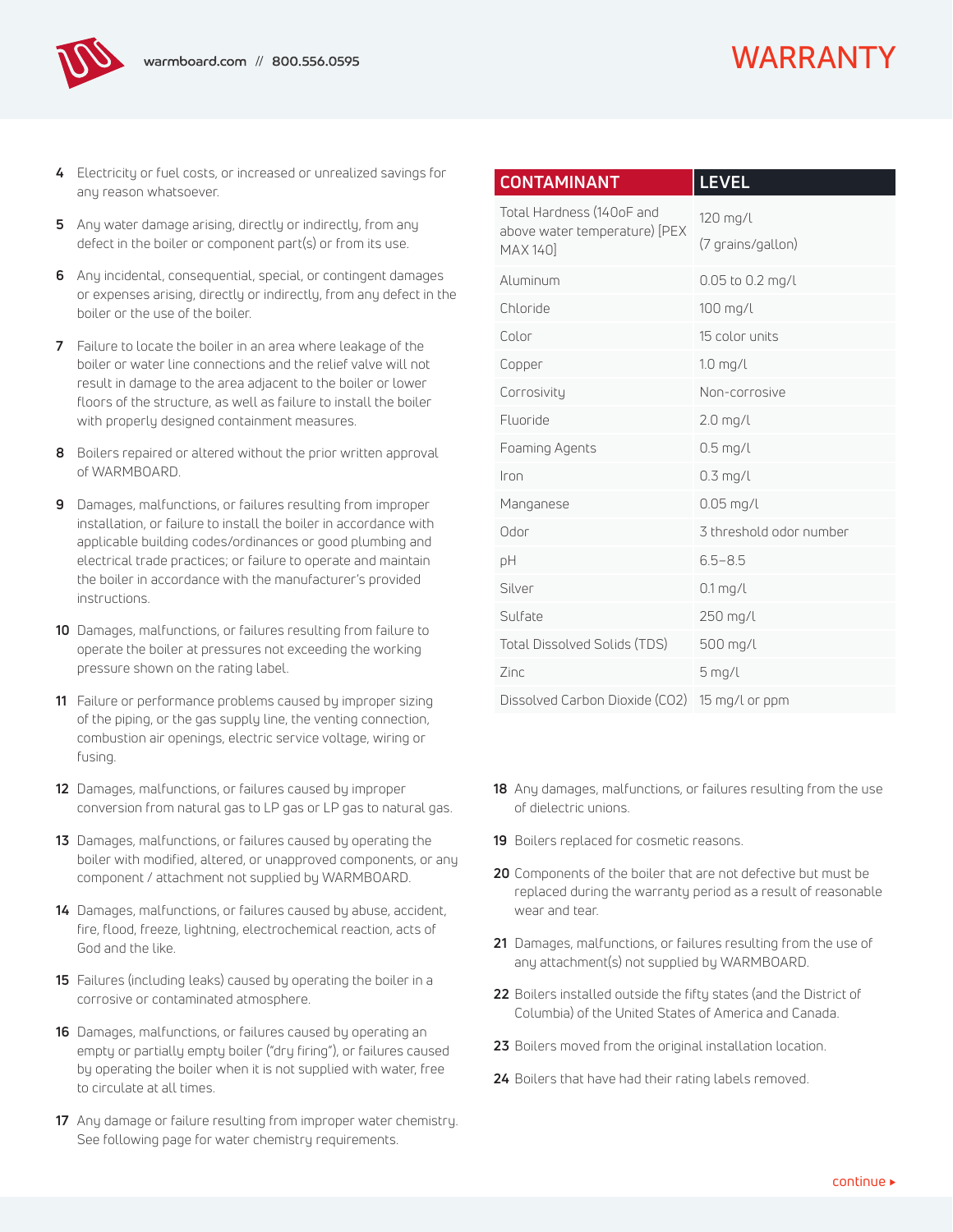## Warmboard Electronic Controls Warranty

#### 3-Year Limited Warranty

WARMBOARD provides electronic controls as part of the integrated group of products known as the WARMBOARD Comfort System. For the purposes of this warranty the following products are covered by this Electronic Control Warranty: The WARMBOARD thermostat, manifold controller, actuators, Smart Reset Controller, boiler control board. WARMBOARD warrants that for a period of three (3) years from the date of purchase by the consumer ("Owner"), the WARMBOARD Comfort System electronic controls (the "Electronic Controls") shall be free of defects in materials and workmanship under normal use and service. During the warranty period, WARMBOARD shall, at its option, repair or replace any defective Electronic Controls, at no charge. Any replacement and/ or repaired devices are warranted for the remainder of the original warranty or ninety (90) days, whichever is longer. If the product is defective, call WARMBOARD Customer Service at 1.800.556.0595. WARMBOARD will make the determination whether a replacement product can be sent to you or whether the product should be returned to our address.

#### WARRANTY FXCLUSIONS

This warranty does not cover any removal or reinstallation costs and shall not apply if the damages were found to be caused by something other than defects in materials or workmanship of the Product, including without limitation, to the following:

- **1** The Product was operated/stored in abnormal use or maintenance conditions.
- **2** The Product is repaired, modified or altered, unless WARMBOARD expressly authorizes such repair, modification or alteration in writing.
- **3** The Product was subject to abuse, neglect, electrical fault, improper handling, accident or acts of nature.
- **4** The Product was installed improperly.

## Warmboard Tubing & Manifold Limited **Warrantu**

WARMBOARD warrants that for a period of twenty-five (25) years from the date of purchase by the consumer ("Owner"), the WARMBOARD tubing shall be free of defects in materials and workmanship under normal use and service. WARMBOARD warrants that for a period of seven (7) years from the date of purchase by the Owner, the WARMBOARD Manifolds, Press Fittings and Compression Fittings shall be free of defects in materials and workmanship under normal use and service. During the warranty period, WARMBOARD shall, at its option, repair or replace any defective tubing, at no charge. Any replacement tubing is warranted for the remainder of the original warranty or ninety (90) days, whichever is longer. If the product is defective, call Customer Service at 1.800.556.0595. WARMBOARD will make the determination whether a replacement product can be sent to you or whether the product should be returned to our address.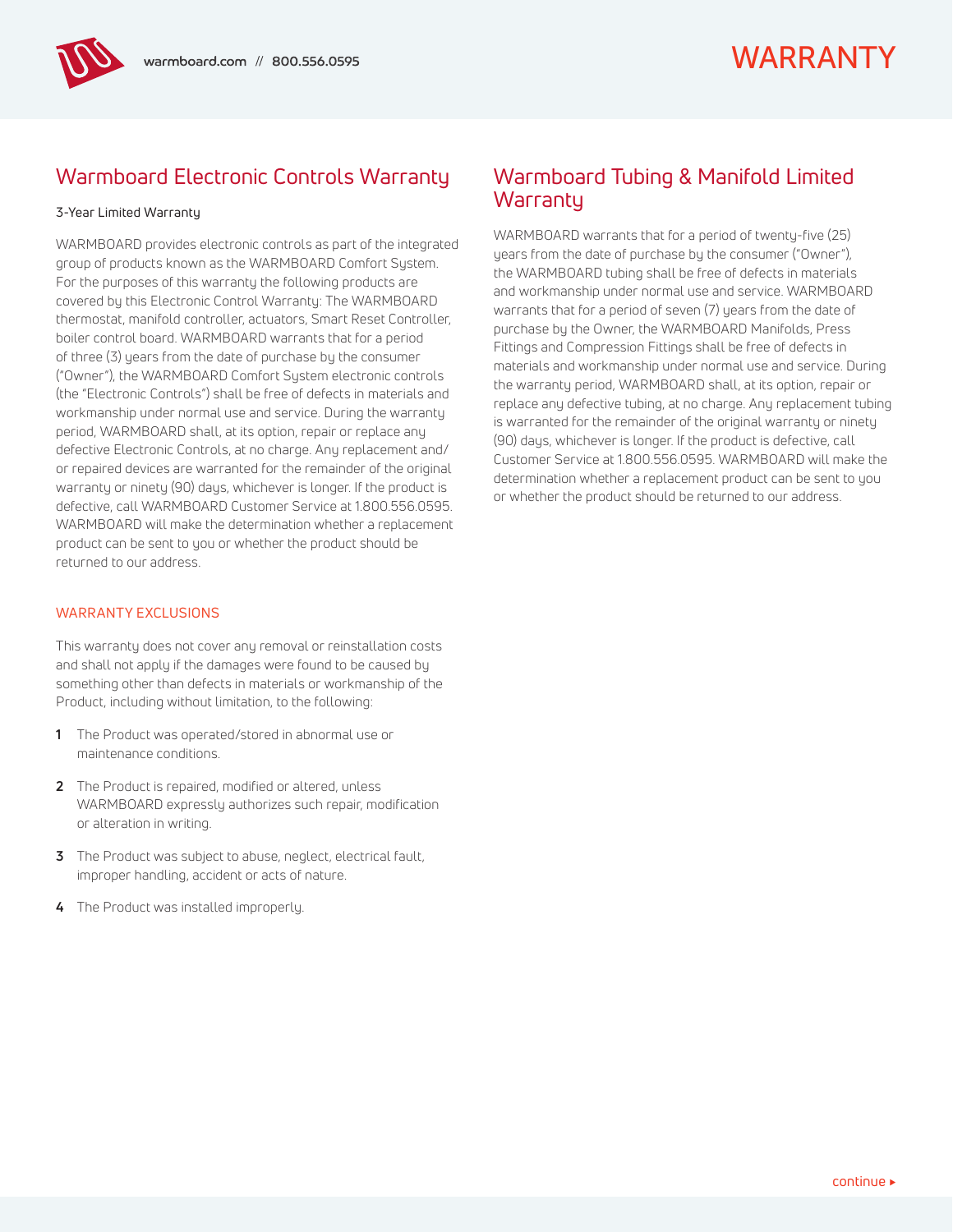## Warmboard Panel Limited Warranty

WARMBOARD warrants, subject to the conditions and limitations below, that its radiant heating panels (WARMBOARD-S and WARMBOARD-R hereinafter collectively referred to as "Panels") shall be free from all material defects in material and workmanship in the manufacturing process for the normal life of the structure or work of improvement into which they are initially installed. Should Panels be proven to be defective within the normal life of the structure or work of improvement into which they are initially installed, WARMBOARD, in its sole discretion and at its sole option, shall either: Repair or replace the defective Panels, not including demolition or reinstallation labor; or Refund the original cost of such defective Panels, noting that texture and color variations do not constitute defects.

To comply with this limited warranty, it is the consumer's responsibility to properly care for the Panels (as applicable). In no event shall WARMBOARD pay for any incidental or consequential costs or damages.

#### WARRANTY EXCLUSIONS

- **1** Panels that have been damaged by misuse, abuse, accident or mishandling.
- **2** Panels that have been re-manufactured.
- **3** Failure to follow the handling, installation or finishing instructions (available from the manufacturer) pertaining to the Panels.
- **4** Panels that are not adequately attached, per the approved methods of attachment (available from the manufacturer).
- **5** Damage caused by fire, flood, act of God, earthquake, storm, tornado, or any other cause beyond the control of the Company.
- **6** Panels sold or installed outside the USA or Canada.
- **7** Failure to provide adequate ventilation and humidity controls both below and above the panels voids the warranty.
- **8** WARMBOARD-S panels that are not stamped with the rating certification of the APA (Engineered Wood Association).
- **9** WARMBOARD-S panels are rated "Exposure 1" which anticipates intermittent exposure to inclement weather during normal construction timelines. Exposure to abnormally extended periods of inclement weather or continuous moisture exposure voids the warranty.
- **10** WARMBOARD-R panels must be stored in and installed in a dry environment. WARMBOARD-R panels cannot get wet. Exposure to wetness voids the warranty.

Claims under this Warranty must be made immediately upon finding the issue within the normal life of the structure or work of improvement into which they are initially installed and prior to beginning any repair work. Contact WARMBOARD Technical Support at 1.800.556.0595 for questions or assistance. Warranty coverage requires review and approval of the issue with WARMBOARD Technical Support. WARMBOARD reserves the right to inspect any Panels which are the subject of a warranty claim. Final determination will be made as part of the warranty claim process.

## Procedures for Warranty Service Requests for All Products

Any claim for warranty assistance must be made immediately upon finding the issue. Contact WARMBOARD Technical Support at 1.800.556.0595 for questions or assistance. Warranty coverage requires review and approval of the issue with WARMBOARD Technical Support prior to a full replacement. Any claim for warranty reimbursement will be rejected if prior approval from WARMBOARD is not obtained in advance of a full replacement. Final determination will be made as part of the warranty claim process.

#### When submitting a warranty claim, clear pictures (or video) of the following items are required:

- **1** Serial number tag (sticker)
- **2** The product
- **3** The product issue / failure whenever possible
- **4** A picture of the piping near the product
- **5** A picture of the venting, including how it exits the building

In the event WARMBOARD determines the failure of a product, WARMBOARD will ship Owner a replacement product or, if a replacement product is not available, an equivalent replacement product.